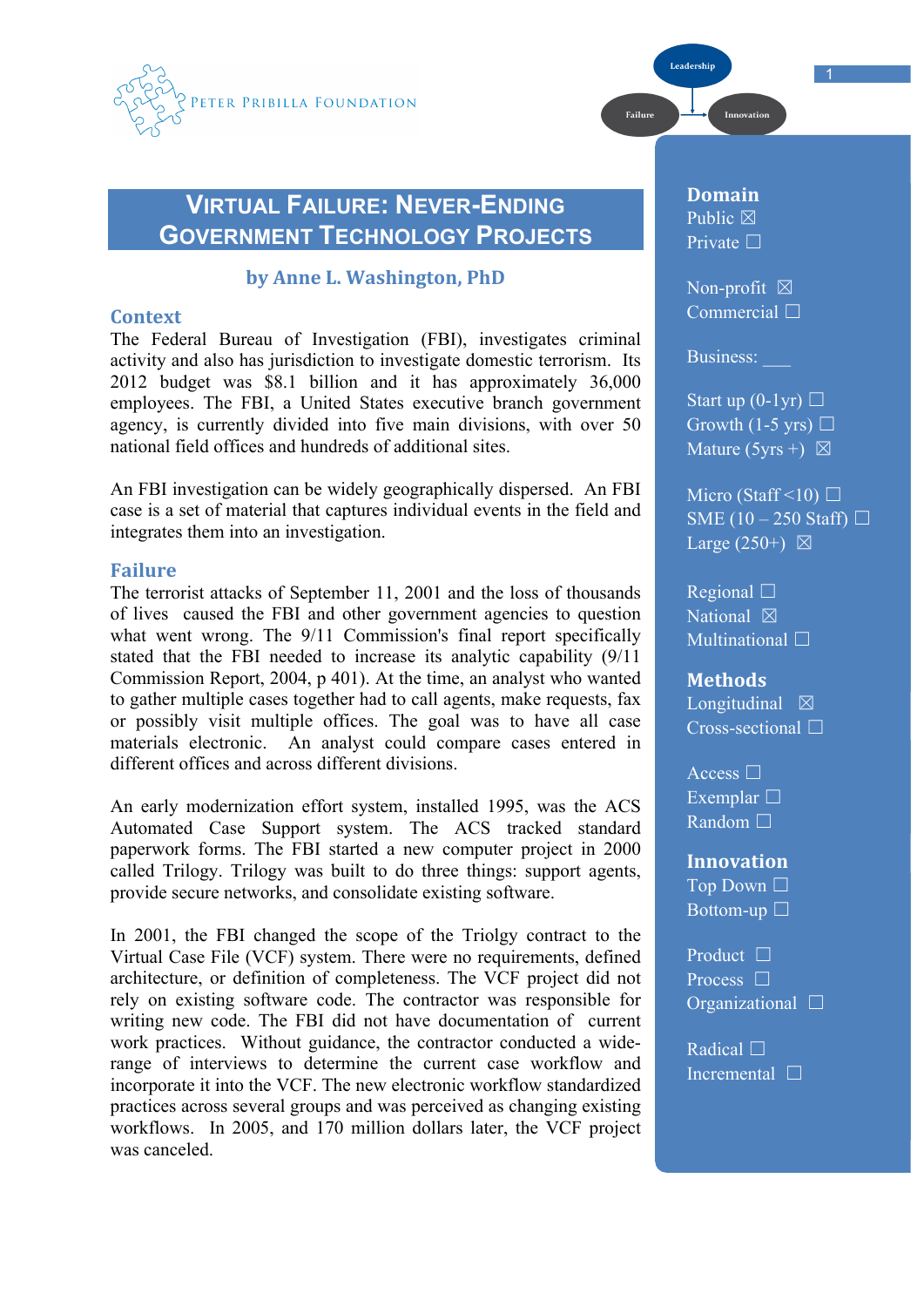

# **Role of Leadership**

The Inspector General and others outside of the technology group did not have easy to access the progress of the project. Managers in 2002, 2005 and 2010 reported that it was difficult to understand where the project was relative to deadlines. In addition, the leadership of the FBI changed several times over the course of the project.

This project was consistently approached at the highest level with an attempt to integrate all 122 existing forms, 40 application software programs, and 10 years of case data into one single new system. The Director's office received funding from Congress for a large scale technology project. In 2005, the external advisory recommended that the CIO build prototypes but the CIO chose to skip this step and build the whole system at once to meet funding obligations.

In 2006, a contract was awarded to create Sentinel a new casemanagement software system that would replace the VCF project. From 2007-2010, the project was run by contractors. In 2010, the FBI management ended the contract and asked the internal technology group to manage the Sentinel project.

# **Innovation & Transformation**

The FBI technology group emphasized the need for agile computing. Agile computing is an approach to software engineering that anticipates and welcomes failure. In agile computing, the software istested for failure at multiple points. Agile methods also provide ways for people to interact and respond to developments as needs change.

In August 2012, the ACS was finally closed to new entries. ACS is still available for lookup inquiries because not all ACS data has been transferred to the new system. The Sentinel system completed test and went into production in late 2012.

#### **Data**

This case study relies on data collected in formal inquires published between 2001 and 2012. The reports are based on internal governance reports as well as external hearings and witness statements.

## **Further Reading**

\* National Commission on Terrorist Attacks Upon the United States (2004). The 9/11 Commission Report. New York: W.W. Norton & Company http://www.9-11commission.gov/report/911Report.pdf

\* U.S. Department of Justice Office of the Inspector General. Status Of The Federal Bureau Of Investigation's Implementation Of The

# **Failure** Caused externally □ Caused internally □

Leadership

Failure

Step1 Invent  $\Box$ Step2 Select □ Step3 Implement□ Step4 Capture □

## **Transformation**

**Internal to Organisation** □ External to Organisation  $\Box$ Delivered by Organisation  $\Box$ 

Delivered by Others  $\Box$ 

**Role of Leadership** Strategic Recovery □ Employee-led Recovery ☐

New Leader Engaged to lead transformation □ Existing Leader-led transformation □

Recovery Strategy Published ☐ Recovery Led by Operational Activity □

Strategy Announced □ Recovery Evolved □

## **Learning#outcomes**

- Fail Fast, Fail Early
- $\blacksquare$  Use internal expertise
- Fund small prototype projects

2